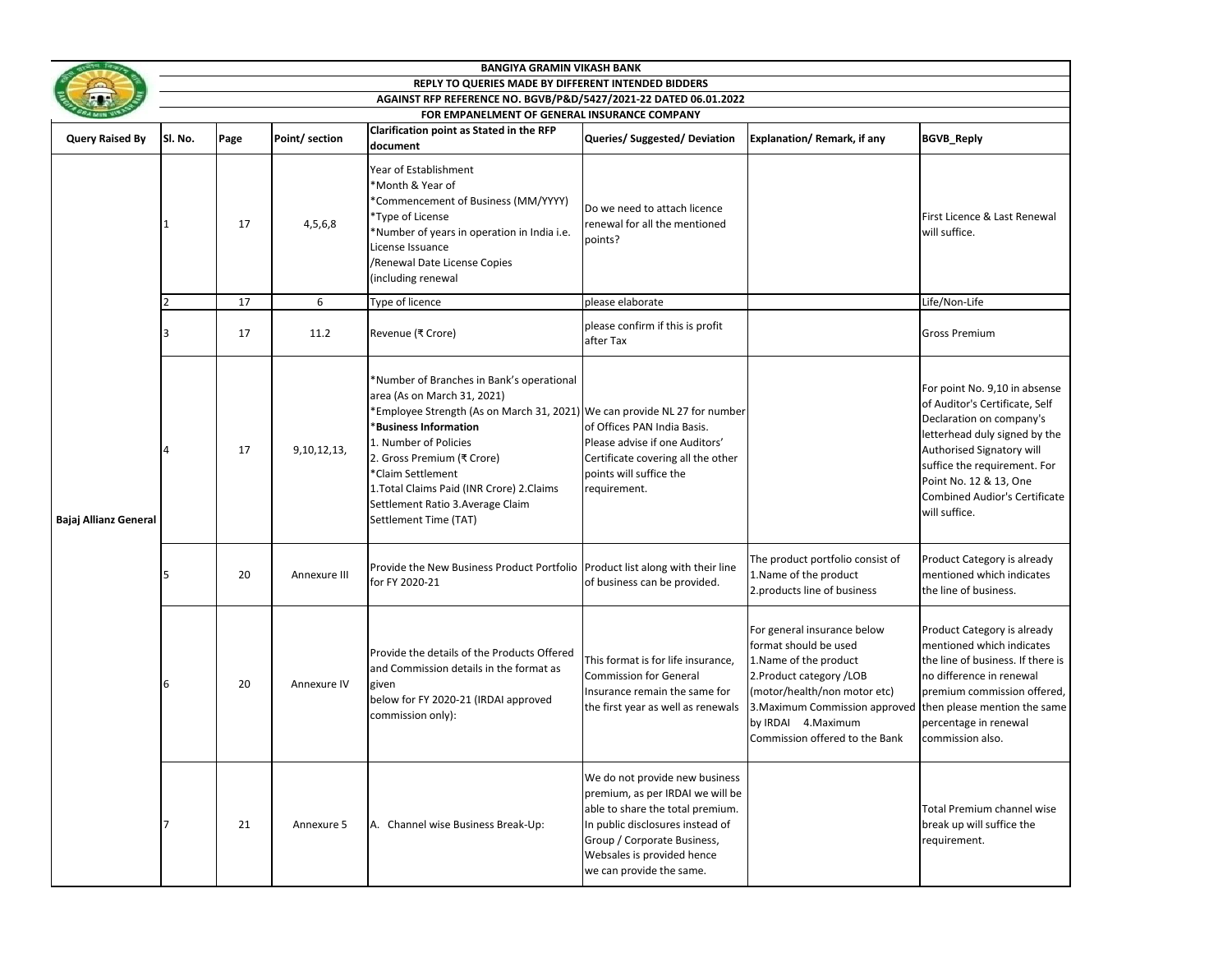|                        | <b>BANGIYA GRAMIN VIKASH BANK</b>                                                                                       |       |                |                                                                                                                                                                                                                                                                                                                                                                                                                                                      |                                                                                                                                                                                                          |                                                                                                                                                                                                                               |                                                                                                                                                                                                   |  |  |  |
|------------------------|-------------------------------------------------------------------------------------------------------------------------|-------|----------------|------------------------------------------------------------------------------------------------------------------------------------------------------------------------------------------------------------------------------------------------------------------------------------------------------------------------------------------------------------------------------------------------------------------------------------------------------|----------------------------------------------------------------------------------------------------------------------------------------------------------------------------------------------------------|-------------------------------------------------------------------------------------------------------------------------------------------------------------------------------------------------------------------------------|---------------------------------------------------------------------------------------------------------------------------------------------------------------------------------------------------|--|--|--|
|                        | REPLY TO QUERIES MADE BY DIFFERENT INTENDED BIDDERS<br>AGAINST RFP REFERENCE NO. BGVB/P&D/5427/2021-22 DATED 06.01.2022 |       |                |                                                                                                                                                                                                                                                                                                                                                                                                                                                      |                                                                                                                                                                                                          |                                                                                                                                                                                                                               |                                                                                                                                                                                                   |  |  |  |
|                        | FOR EMPANELMENT OF GENERAL INSURANCE COMPANY                                                                            |       |                |                                                                                                                                                                                                                                                                                                                                                                                                                                                      |                                                                                                                                                                                                          |                                                                                                                                                                                                                               |                                                                                                                                                                                                   |  |  |  |
| <b>Query Raised By</b> | Sl. No.                                                                                                                 | Page  | Point/ section | Clarification point as Stated in the RFP<br>document                                                                                                                                                                                                                                                                                                                                                                                                 | Queries/Suggested/Deviation                                                                                                                                                                              | Explanation/Remark, if any                                                                                                                                                                                                    | <b>BGVB_Reply</b>                                                                                                                                                                                 |  |  |  |
| Bajaj Allianz General  | 8                                                                                                                       | 20    | Annexure-V B.  | 1. New Business premium<br>1.a.Of (1), collected through Bancassurance<br>Channel<br>3. % product mix retail (new business<br>individual only)<br>3.a. Engineering<br>3.b. Fire & Burglary<br>3.c. Fire & Earthquake<br>3.d. Motor (2 Wheeler) Motor (4 Wheeler)<br>3.e. Marine<br>3.f. Shop-keeper Insurance<br>3.g. Travel<br>3.h. Personal Accident<br>3.i. Health<br>3.j. Allied Agricultural<br>3.k. Farm Mechanisation<br>3.I. Others (If any) | There is no such bifurcation of<br>new business in General<br>insurance as the policy period of<br>all lines of business is one year<br>except for few example - long<br>term dwelling, cattle etc.      | The premium details along with<br>line of business bifurcation can be<br>provided such as for line of<br><b>Business</b><br>Fire, Marine, Motor, Health,<br>others We will not be able to<br>provide New<br>business premium. | Total Premium bifurcation as<br>per line of business/product<br>category will suffice the<br>requirement.                                                                                         |  |  |  |
|                        | 9                                                                                                                       | 20    | 6              | Average Sum assured per policy                                                                                                                                                                                                                                                                                                                                                                                                                       | this cannot be provided                                                                                                                                                                                  | We have got more than 250<br>products and more than 2.5Crs. of<br>policies hence it is difficult to<br>average out sum<br>Insured                                                                                             | Average Sum Assured<br>covering all products will<br>suffice. Product wise average<br>not sought.                                                                                                 |  |  |  |
|                        | 10                                                                                                                      | 20    | B. 7 & 7.a     | Persistency Ratio (%) For 13th Month                                                                                                                                                                                                                                                                                                                                                                                                                 | these ratios are for life insurance<br>and not for general<br>insurance, please advise                                                                                                                   |                                                                                                                                                                                                                               | Persistency Ratio is none<br>other than the Renewal Ratio.                                                                                                                                        |  |  |  |
|                        | 11                                                                                                                      | 22.23 | Annexure VII   | INDIVIDUAL /GROUP CLAIMS STATUS<br>(NOP/AMT)                                                                                                                                                                                                                                                                                                                                                                                                         | Claims Written Back (F) cannot be<br>providing, instead we can provide<br>claims closed<br>during the year.                                                                                              |                                                                                                                                                                                                                               | Please provide data as per<br>Annexure attached.                                                                                                                                                  |  |  |  |
|                        | 12                                                                                                                      | 25    | Annexure IX    | Satisfaction Certificate from Beneficiary<br>Company/companies required                                                                                                                                                                                                                                                                                                                                                                              | please confirm if the certificate is<br>required for Master policy. please<br>let us know the minimum<br>number of certificate<br>required.                                                              |                                                                                                                                                                                                                               | The certificate required for<br>Corporate Agency Tie-up as<br>well as for Master Policy.<br>Minimum number of<br>certificate requirement is at<br>least one (From Bank/RRB) in<br>each parameter. |  |  |  |
|                        | 13                                                                                                                      | 26    | Annexure X     | Manpower Support details for RRB acting as authority on the manpower<br>Corporate Agent for the organization<br>as on 31 March 2021<br>*Certificate from Beneficiary Company<br>required                                                                                                                                                                                                                                                             | Since the bank does not have the<br>allocated to their branches hence<br>they will not certify the same. We<br>can provide the manpower<br>allocated dedicated for RRB's<br>under our various functions. |                                                                                                                                                                                                                               | The manpower allocation<br>details should be<br>authenticated by concerned<br>Corporate Agent Organization.                                                                                       |  |  |  |